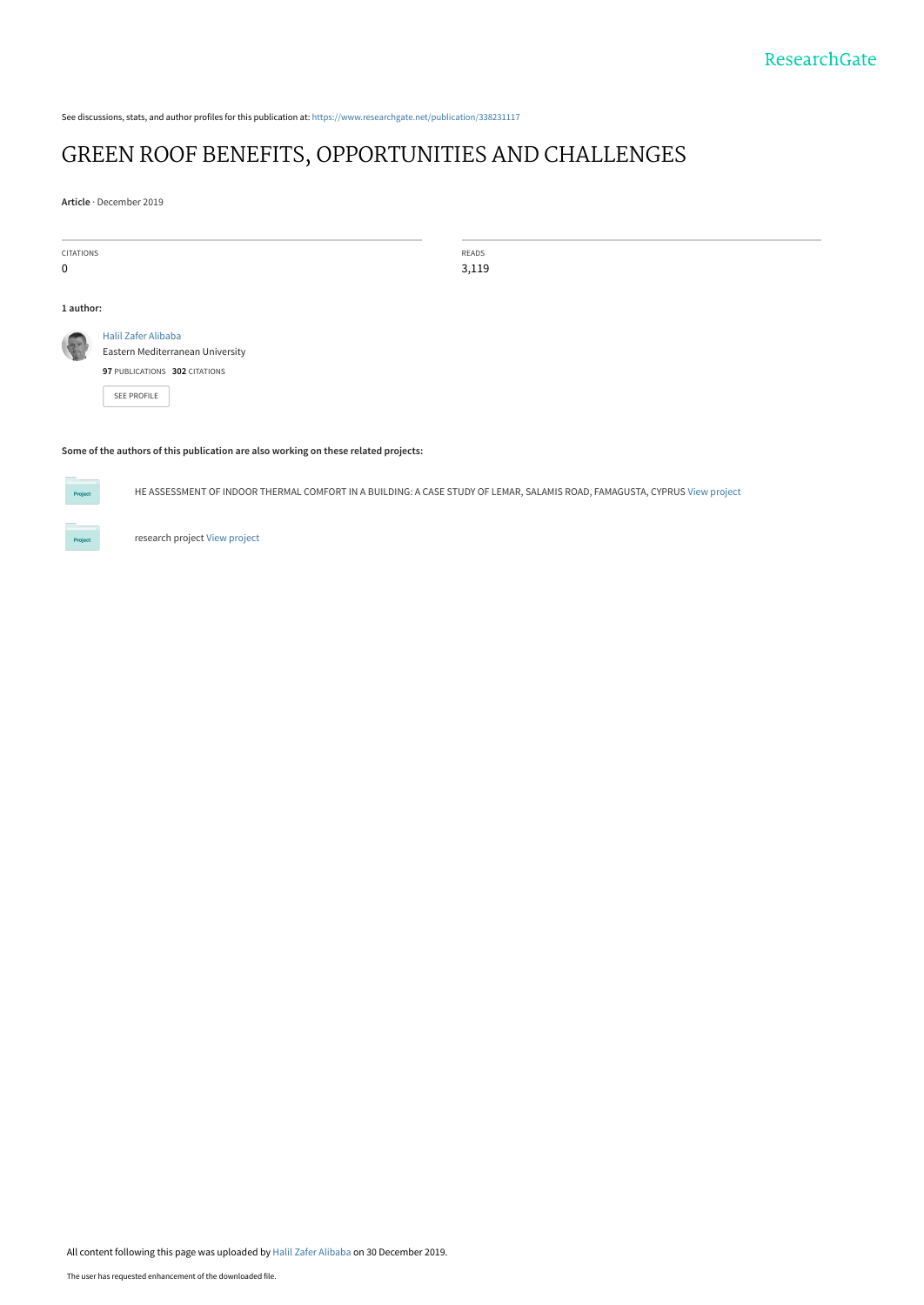# **GREEN ROOF BENEFITS, OPPORTUNITIES AND CHALLENGES**

# <sup>1</sup>ISAIAH DAUDA, <sup>2</sup>HALIL ZAFER ALIBABA

EASTERN MEDITERRANEAN UNIVERSITY, DEPARTMENT OF ARCHITECTURE, FAMAGUSTA, NORTH CYPRUS, by Mersin 10 TURKEY

*Abstract:* **Over the last two decades, major research have been made about green roofs, this article tries to raise more awareness on green roof components and its many benefits (environmental, social and economic) that are related with the green roof technology. This article also places emphasis on how green roofs works in different areas, their overall performance in reducing storm water and energy costs, and improving air and ecological performance. The benefits of green roof shows that it plays an important role in making cities more secure, sustainable and resilient to local climate change. However, huge construction costs, excessive renovation costs and roof leakages are the primary challenges associated with the application of green roofs. These challenges can be overcome with new cost effective green roof layout that can work successfully and efficiently in any area. Advanced amendments and traits of green roof application are also covered in this article.**

*Keywords:* **Green roof, Components, Benefits, Promotional policies, Advanced modification.**

## **1. INTRODUCTION**

Climate change and urbanization are matters of modern interest. Due to speedy financial growth, urbanization is growing in many countries which degrade the natural landscape as well as the close environment. These problems can be solved by making use of green infrastructure strategies. The introduction of new urban development techniques such as rain gardens, green roofs, and green partitions can help reduce the direct effects of urbanization and improve the environment of an area. Green roofs are basically roofs that are planted with a distinct form of vegetation/plants on the top of a growth medium (soil). The idea is to encourage the implementation of vegetation on the top of buildings to get multiple social, economic and environmental benefits. A green roof commonly consists of several components, including vegetation, substrate, filter layer, drainage material, insulation, root barrier and water proofing membranes. The placement of each component of the green roof is very essential in order to get the best outcomes from the green roofs. Each component is equally important and performs a very important role for the better overall performance of green roofs in an area. Due to multiple benefits, green roofs are being applied in many countries. Research on the green roofs indicates several social, environmental and economic benefits. Significant evidence indicates that green roofs can supply more than one benefits, such as storm water management, depletion of heat in urban context, increase in urban plant life, small increase in wildlife habitats, improvements with regards to the air and water quality and quality of life in an urban context, decreased energy consumptions costs of buildings, decreased noise pollution, encourages recreational activities and increase in aesthetic value in an urban environment. As a result of water quality enhancement, green roofs decrease the workload of the water cure amenities in an area. Due to the above advantages, many countries begun to design green roofs on their buildings. As the result of this more and more green roofs are established and designed day by day around the globe.

## **2. LITERATURE REVIEW**

Planted roofs can improve the thermal environment in cities with the aid of decreasing solar absorption, Daily thermal variation and annual thermal fluctuations. By providing large vegetated surfaces, they contribute to the improvement of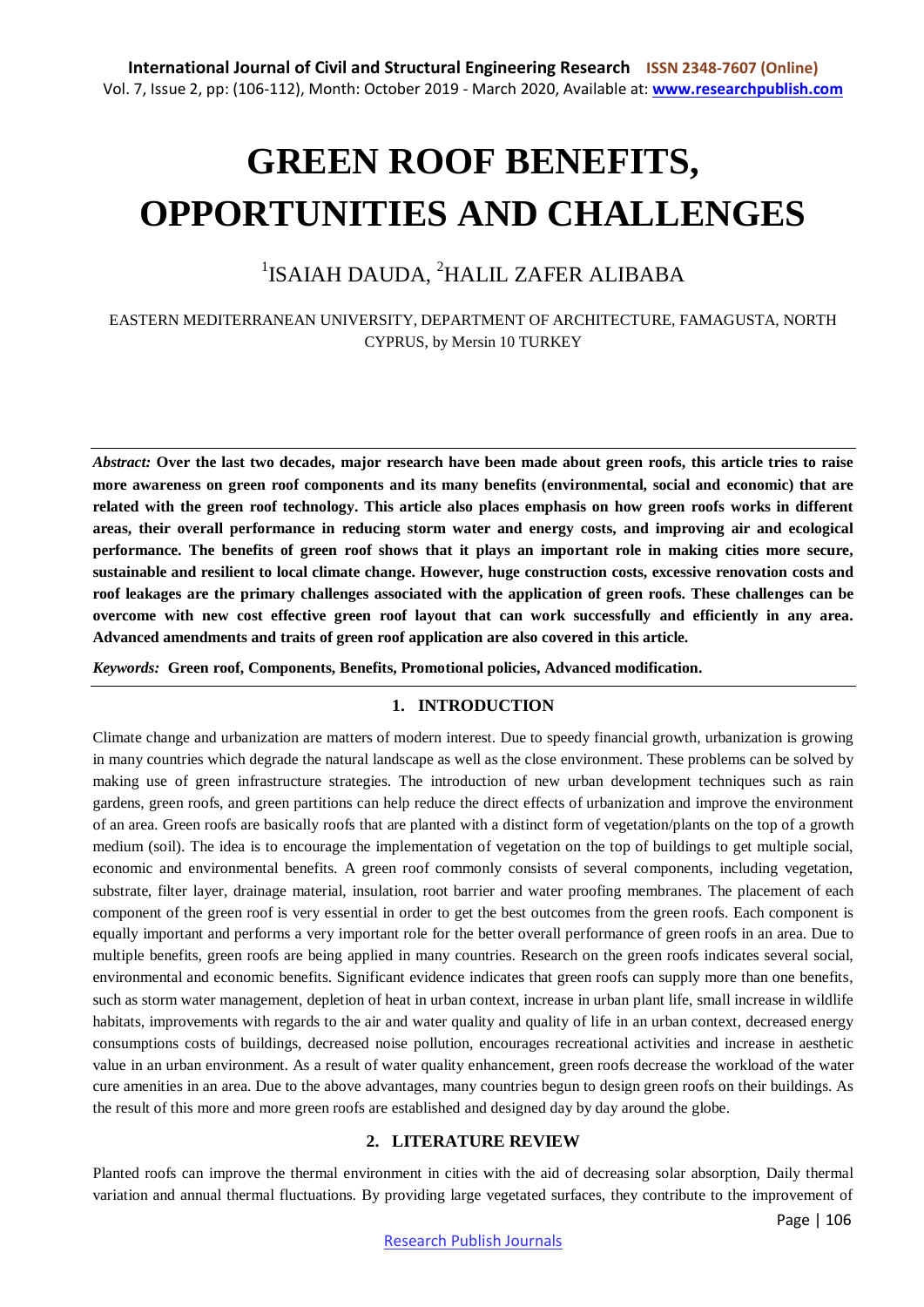thermal performance of the building (Eumorfopoulou and Aravantinos, 1998). Niachou A et al (2001) which observed that the indoor temperature values in buildings with green roof are lower during the day, in order to support this finding, they measured the roof temperatures of non-insulated buildings, with and without green roof. The end results shows that the roof temperature of non-insulated building without green roof varies from 42 to 48 degrees Celsius whilst the temperatures of the green roof upon non-insulated building are lower and ranging from 28 to 40 degrees Celsius. They also concluded that the existence of large temperature variations due to the installation of green roof could lead to energy saving potential.

A research to inspect the outcomes of rooftop garden on energy consumption of a five-storey commercial building has been carried out in Singapore. The study was performed on three different types of roof which are exposed roof, typical flat roof and rooftop garden with different stages of vegetation (low vegetation, medium vegetation and high vegetation). The results of the study showed that the installation of rooftop garden on five storey commercial building can result in a saving of 1 to 15% of annual energy consumption, 17-79% in space cooling load and 17-79% in the peak space load and shrubs were found to be the most effective energy consumption in building

(Wong et al., 2003b).

Many research has established that different kinds of vegetation could provide unique thermal reduction measurements. Large foliage development with mainly horizontal leaf distribution could give excellent thermal reduction (Barrio, 1998). Those finding were supported by Wong et al. (2007) which indicated that the temperatures measured underneath extensive greenery coverage were considerably lower than that measured underneath the groundcover with tiny leaves. Lower temperatures were obtained under thick greenery while higher temperatures were obtained beneath sparse vegetation or only soil, and green plants irradiated and reflected less solar heat (Wong et al., 2003).

Wong et al. (2003b) also conducted a simulation study to learn about the strength of energy consumption for different types of roofs on a five-storey commercial building in Singapore. The comparison between rooftops that are without vegetation, rooftops that are totally covered with turfing, shrubs and trees was carried out on that building. The result revealed that shrubs were the most effective vegetation in reducing energy consumption in buildings while turfing has the least reduction.

#### **3. METHODOLOGY**

This article provides an overview of green roof technology and suggests how they have considerably contributed to supply more than one benefits (social, environmental and economic) in urban areas. This paper reviewed global literature from distinctive sources, i.e. peer reviews, research articles, books, case studies, conferences, technical reports, design guidelines, project summaries and group discussions. A search of a number of different keywords for the green roof that includes green roof technology, green roof components, green roof benefits, green roof policies, and a new combination of green roof for a number of benefits. This assessment is giving an insightful overview of the green roof to the common user to recognize the green roof technology. This overview additionally explains the components of the green roof and their benefits in details. Many research has been stated to show the green roof benefits for storm water management and improving the environmental performance in unique areas.

This paper gives an overview of green roof technology and shows how they have significantly contributed supply many advantages (social, environmental and economical) in urban areas. This review paper differs from the previous review works on the green roofs in phrases of quite a number of aspects. First of all, the idea of green roof is explored in a holistic way in this review paper. The review initiates with a historical overview of the green roof technology with the aid of theoretical basics and clear explanations. Each component of green roof is comprehensively described with their benefits. Each benefit of green roof with the life cycle assessment is described in details, green roof promotional policies of different countries as well as the research gap, the problems and technical difficulties that are associated with green roofs are also described in details.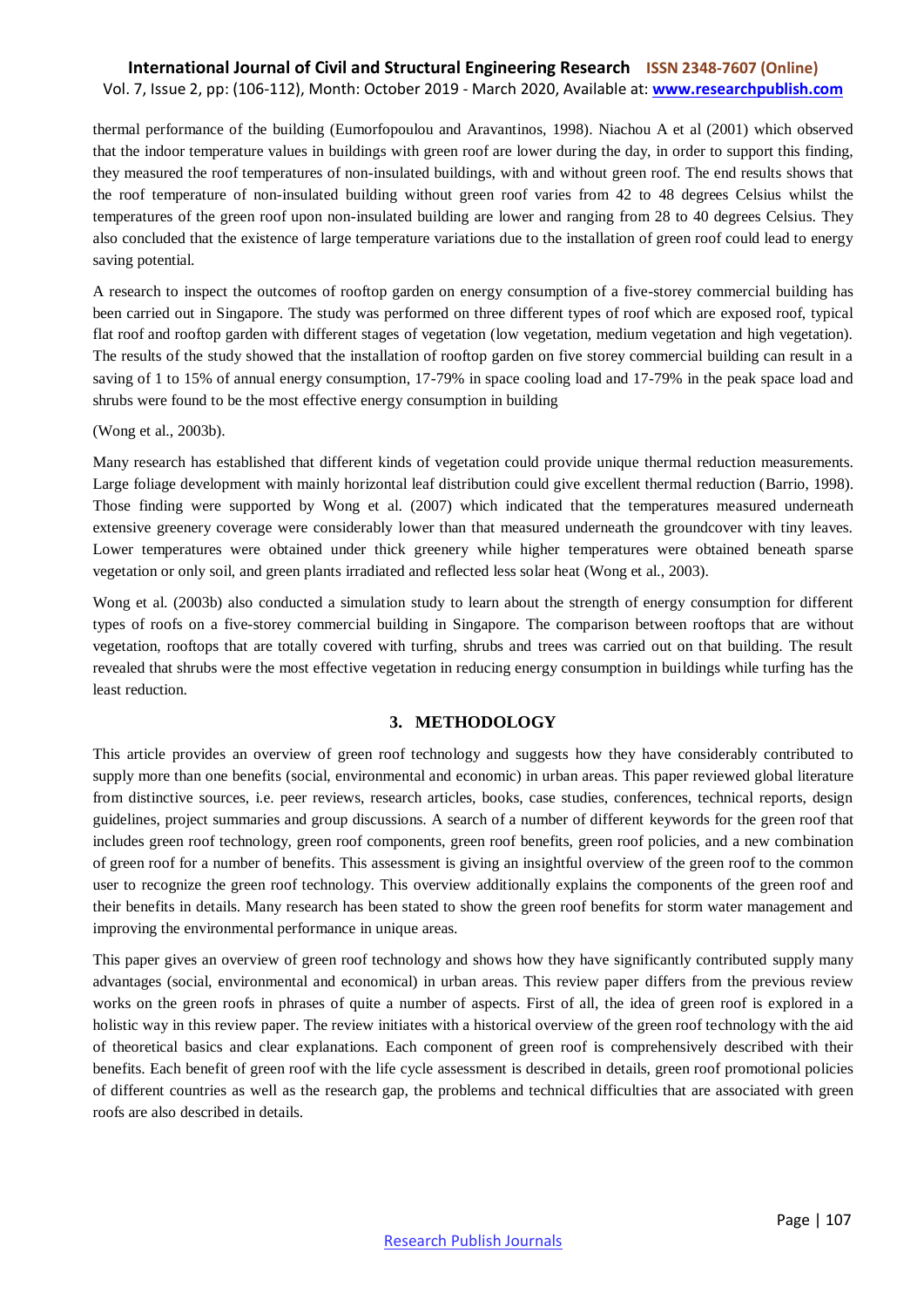Vol. 7, Issue 2, pp: (106-112), Month: October 2019 - March 2020, Available at: **www.researchpublish.com**

#### **4. FINDINGS AND DISCUSSIONS**

There are various kinds of green roof model established by way of research. Each model consists of simple aspects of green roof which are plant layer, growing medium and drainage layer. For lengthy term environmental benefits, the choice of each layer according to the region and climatic benefits is very important. Every aspect of green roofs is very important and should be selected appropriately to achieve the most advantageous results.



Typical components of a green roof.

A. The most crucial and exciting part of the development of green roof is the selection of **plant layer**, which maximize the green roof life. The fulfilment of green roofs depends on plant's health. With regards to the selection of plant, we have to consider the geographic vicinity, rainfall intensity, humidity, wind and sun exposure. Depth of growth can additionally determine the plant species we can use for green roofs.



Plants usually use for green roofs all around the globe.

Green roofs are the best storm water management practices in urban areas due to the fact that plant life and substrate layers have capabilities to store a huge amount of water. As a result of this, the possibilities of flash flooding decreases in city region.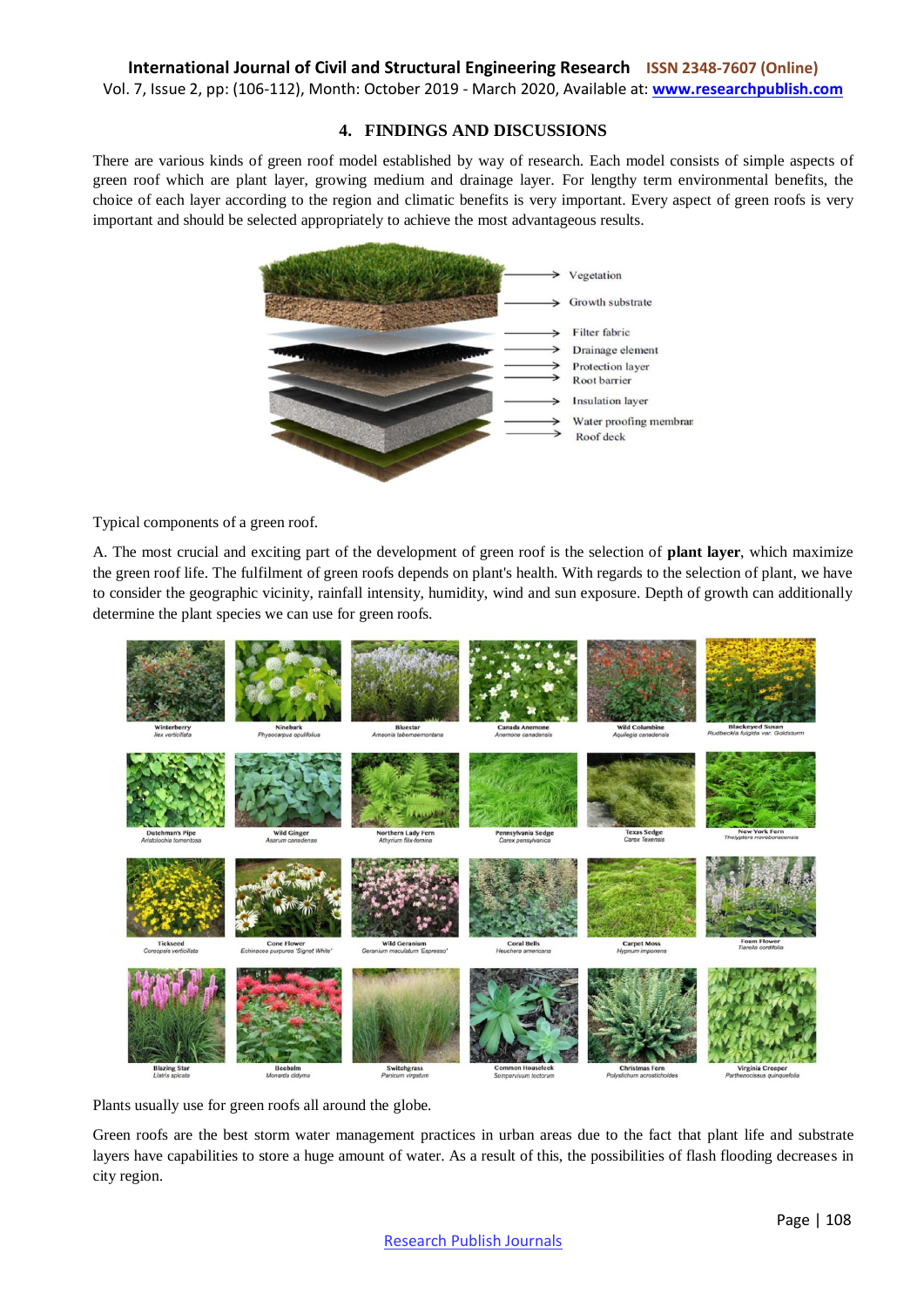#### **International Journal of Civil and Structural Engineering Research ISSN 2348-7607 (Online)**

Vol. 7, Issue 2, pp: (106-112), Month: October 2019 - March 2020, Available at: **www.researchpublish.com**

Vegetation/plants of green roofs, enhance the runoff water quality, air quality and decrease the heat waves in an area. However, it must pointed out that the rooftop is not the ideal space for natural plant growth. Water is always a limiting factor for rooftop environments. Similarly, building regulations restrict the soil depth. The soil additionally needs essential nutrients to maintain overall performance of plant life. After thinking about most of these restrictions at rooftops, the ideal plants/flowers to be considered for rooftops should have the following characteristics.

- Capability to withstand drought and excessive climate conditions.
- They should be easily available and economically friendly.
- They shouldn't need frequent irrigations.
- They should have short and tender roots.
- They should have the ability to continue to exist under minimum nutrients conditions.
- They should require less maintenance.
- More evapotranspiration.
- Can lessen the heat island phenomena

It is very difficult that plants can have all of the above favourable characteristics, but significant progress have been made for the selection of suitable vegetation for green roofs.

B. The **growth medium** layer may be known as the crucial layer because it directly affects the plant's growth and the success of a green roof. Consequently, the standard choice of this growth medium (soil) should be necessary for the success of a green roof. Most of the green roof benefits are directly correlated with the substrate of green roofs which includes water quality enhancement, runoff reduction, peak flow reduction and thermal advantages. The growth medium must have specific properties, i.e. mild weight and the high ratio of natural minerals that help for plant increase, but it isn't always sensible that a substrate may have all preferred properties. Consequently, the general exercise is to mix the different additives in growth substrate.

Green roofs growth mediums should have a low bulk density, because if it has a high bulk density it may collapse the structure, especially in old buildings because the load restriction cannot allow the additional heavy weight to substrate. Hence it is continually attempted to keep the weight of the green roof as little as possible. This can be achieved by adding lower density inorganic material within the substrate.

The green roof water proofing membrane material should have high water holding capacity (WHC) because it helps to minimize the peak runoff flow and helps to allow the plants survive under drought conditions. WHC can be increased by increasing the substrate volume and depth.

Growing media of green roof should have high air filled porosity (AFP) because it helps the continuity of water under rainy events and prevents the leakage of a green roof. An optimum substrate should stable and support the wide ranges of the plant/vegetation. It should also be light weight and help plants to be able to withstand extreme climatic conditions.

C. A **filter layer** of green roofs is used to split the growth medium from the drainage layer, and stop smaller particles like soil fines and plant debris from getting into and clogging the drainage layer. This is also called, geotextiles and are used to provide higher continuity for water in the drainage layer. These filter fabrics have high tensile strengths and high water permeability to flow water into the drainage layer.

D. An **insulation layer** isn't always an obligatory layer on any roof. This sediment prevents water stored in the green roof system from extracting heat in the winter or cool air in the summer. More insulation is usually required when green roofs are applied on existing roofs in restoration or retrofitting projects. Depending on the design and type of the roof it should be provided. However, it is placed above the waterproofing, as it further protects the membrane from condensation and physical damage.

The biggest challenges for the drainage layer is the cost and disposal of drainage layer is a big issue for the drainage layer. Hence, further research is needed for the selection of better cost effective and environment-friendly drainage layer.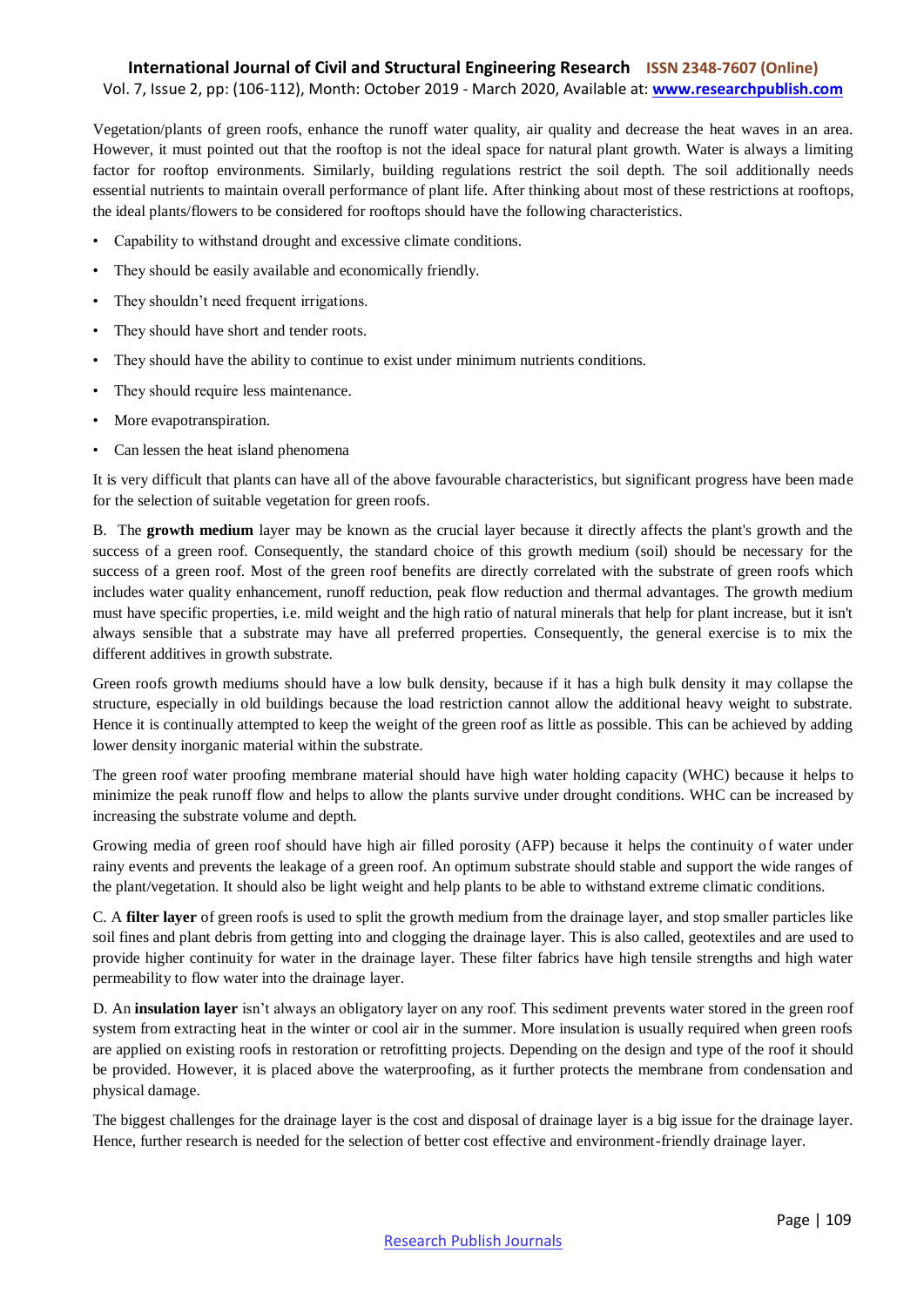E. The **drainage layer** could be very crucial for green roofs because it lets in the removal of excess water from the substrate. In this manner, it reduces the weight on the building and possibilities of a collapse of building structure additionally decrease. It also protects the water-resistant membrane and improves the electricity efficiency of the building [80].

F. The **waterproofing membrane** is vital for the green roof to avoid the leakage of water on the roofs. Within the green roof, because the moist soil and high moisture content increases the chances of leakages of green roofs. Therefore, a waterproofing membrane is very essential for green roofs and care has to be taken while the selection of waterproofing membranes

B. Reduction of **surface temperature and thermal comfort** are the two crucial capabilities of the green roof in an urban context. Green roofs add thermal resistance to the building this causes the cooling of the building in summer and additionally reduces the electricity expenses. Green roof vegetation and substrate absorbs fewer solar radiation than the alternative types of roofs, hence also saving the money use for cooling

C. Green roof **has potential to capture the harmful fine dirt particles** from the air that could help to comfort for human in highly developed urban areas. In urban areas, the air typically contains fine dust particles that make the urban environment bad and uncomfortable.

D. Another benefit of the green roof is the **reduction of the noise** level. A green roof can act as a kind of sound insulation. Closing off some level of noise from outdoors.

E. Green roofs additionally **beautify the aesthetic of an area** in addition to the natural world. Peng and Jim confirmed that the green roofs play a crucial role to enhance the urban ecology, however it is difficult to measure in urban areas. Numerous studies shows that green roofs are very helpful to reduce the habitat loss in the urban context. Green roofs also promote the leisure activities in city areas. It promotes the wildlife by allowing them to be available in green areas. It attempts to make impervious surface areas into natural green areas that can also add environmental benefits in urban areas.

#### **5. CHALLENGES AND TECHNICAL DIFFICULTIES OF GREEN ROOF**

Despite the fact that green roofs are considered as a potential opportunity for pollution control and an attempt to retrieve the natural hydrology in urban areas, the demanding situations which restrict their use still stay. despite the fact that many study results show that the green roofs are the best management practices because of multiple social, environmental and economic benefits, but many factors which includes (high initial cost, unawareness the green roofs construction mechanics and maintenance costs and so forth.) still hinder the green roofs in underdeveloped nations. An ideal green roof design that can apply to the all places and weather circumstance is also one of the biggest challenges. As most of the researches have been carried out in cold areas, therefore the selection of the green roof plant needs extra attention. On the contrary, in hot regions, there's a need to pick the right plant for the higher overall performance of green roof within the summer season. These research challenges and issues associated with green roof research, we think, are connected to each other and need to be researched further for the successful implementation of green roofs everywhere.

 Also, it is important to consider multiple factors like initial high construction cost, reduction of use of polymer material and their disposal, high maintenance costs, limited local research, roof leakage problems, and lack of cooperation between different fields that hinder us from solving challenges that will benefit the use of green roofs in an urban context.

#### **6. TECHNICAL DIFFICULTIES**

The main technical difficulties regarding the application of green roofs, which are needed to be considered are listed below:

 It is very hard to estimate the air quality, ecological improvement, temperature and noise reduction costs for life cycle cost analysis of green roofs, so it is needed to carry out more studies with regards to the life cycle cost analysis that includes the benefits listed above.

More effort is needed in order to find a better local substrate for the green roof, which can reduce the water quality problems that green roofs struggle with.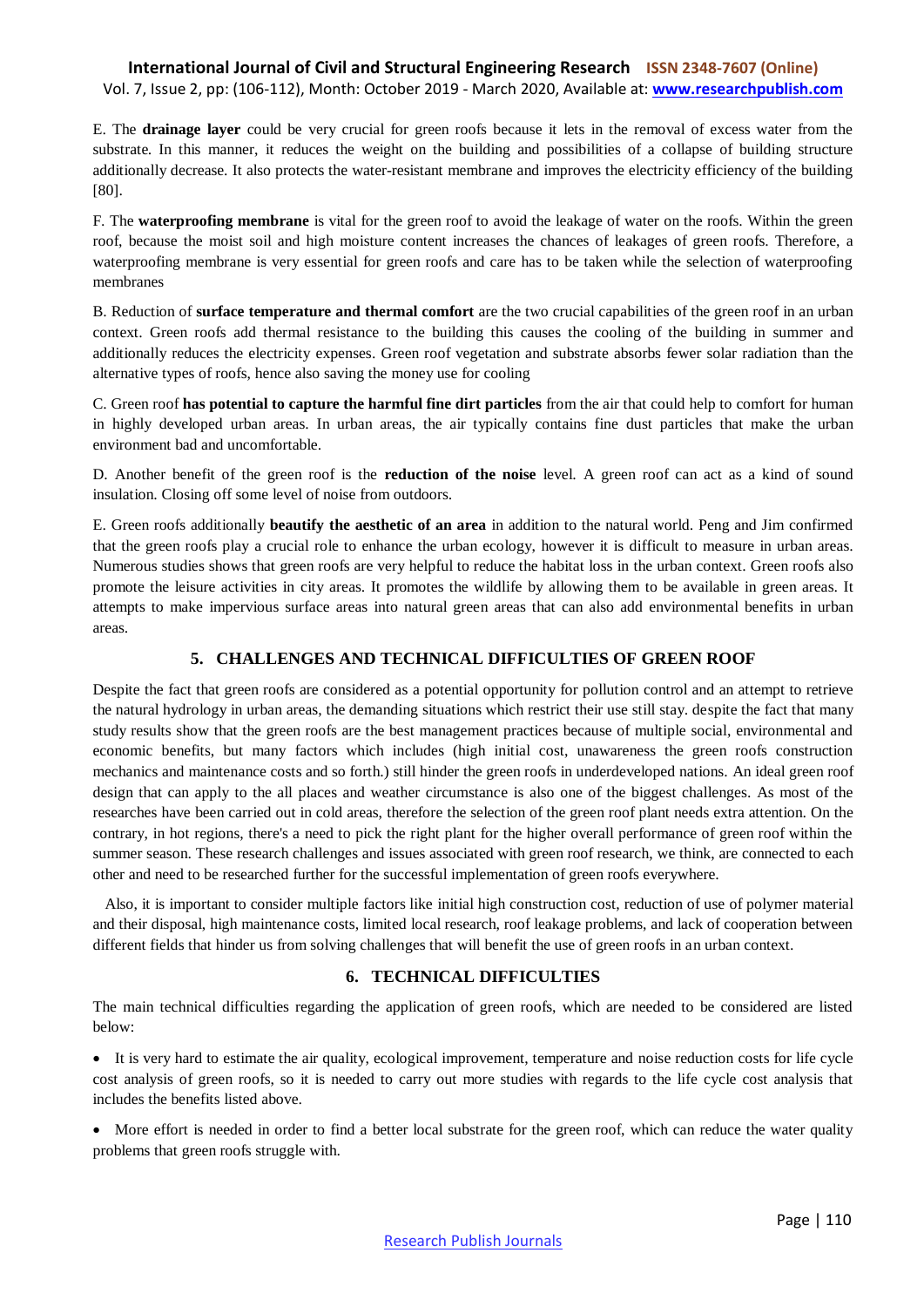- Air, water quality and thermal performance of green roofs should be advertised to attract stakeholders for the application of green roofs.
- Polymer materials that are used in green roof components should eliminate and find the Eco friendly that can enhance the environment.
- A huger effort is needed for the co-operation and collaboration between different fields for the application and management of green roofs.

#### **7. CONCLUSION**

Research work on green roofs has been challenging and provides opportunities for researchers to focus on future research. This paper, reviews literature regarding green roof properties, environmental, social and monetary benefits, challenges, opportunities, and potential applications of green roofs. Although significant features have been reported, there are many challenges such as high construction costs and management problems that should also be considered for the potential applications around the world. In this paper, an effort was made to demonstrate how green roofing can help mimic the natural hydrology as well as help prevent global warming which has become a major issue in both our political and natural surroundings. There is also need to develop cost effective green roof practices for the many benefits (environmental, social etc.) of green roof. Nonetheless, in order to make more progress. a more in-depth real experimental work on each component of the green roof is required, and multidisciplinary research collaboration in dealing the challenges is gravely needed.

#### **REFERENCES**

- [1] M. Antrop**Landscape change and the urbanization process in Europe** Landsc Urban Plan, 67 (2004), pp. 9-26
- [2] L. Ewing**Coastal megacities and hazards: challenges and opportunities** Shore Beach, 4 (2008), pp. 36-41
- [3] G. Bahgat**Israel's energy security: the Caspian Sea and the Middle East**Isr Aff, 16 (2010), pp. 406-415
- [4] N. Dunnett, N. Kingsbury**Planting green roofs and living walls** Timber Press, Portland OR (2004)
- [5] L. Hoffman, W. McDonough**Green roofs: ecological design and construction** Schiffer Publishing, New York (2005)
- [6] T. Xu, J. Sathaye, H. Akbari, V. Garg, S. Tetali**Quantifying the direct benefits of cool roofs in an urban setting: reduced cooling energy use and lowered greenhouse gas emissions**Build Environ, 48 (2011), pp. 1-6
- [7] K.L. Getter, D. Bradley Rowe, B.M. Cregg**Solar radiation intensity influences extensive green roof plant communities** Urban For Urban Green, 8 (2009), pp. 269-281
- [8] D.J. Sailor**A green roof model for building energy simulation programs** Energy Build, 40 (2008), pp. 1466-1478
- [9] S.N. Ondimu, H. Murase**Combining Galerkin methods and neural network analysis to inversely determine thermal conductivity of living green roof materials** Biosyst Eng, 96 (2007), pp. 541-550
- [10] E. Voyde, E. Fassman, R. Simcock**Hydrology of an extensive living roof under sub-tropical climate conditions in Auckland, New Zealand** J Hydr, 394 (2010), pp. 384-395
- [11] V. Badescu, B. Sicre**Renewable energy for passive house heating: II. Model** Energy Build, 35 (2003), pp. 1085- 1096
- [12] R.A. Francis, J. Lorimer**Urban reconciliation ecology: the potential of living roofs and walls** J Environ Manag, 92 (2011), pp. 1429-1437
- [13] Department of Planning and Local Government. Rain Gardens, Green Roof sand Infiltration Systems. Government of South Australia, Adelaide 2010; 12–21.
- [14] K. Vijayaraghavan, U.M. Joshi**Application of seaweed as substrate additive in green roofs: enhancement of water retention and sorption capacity** Landsc Urban Plan, 143 (2015), pp. 25-32
- [15] 2016 Award Winners. The 2016 green roof and wall awards of excellence, green roofs for healthy cities